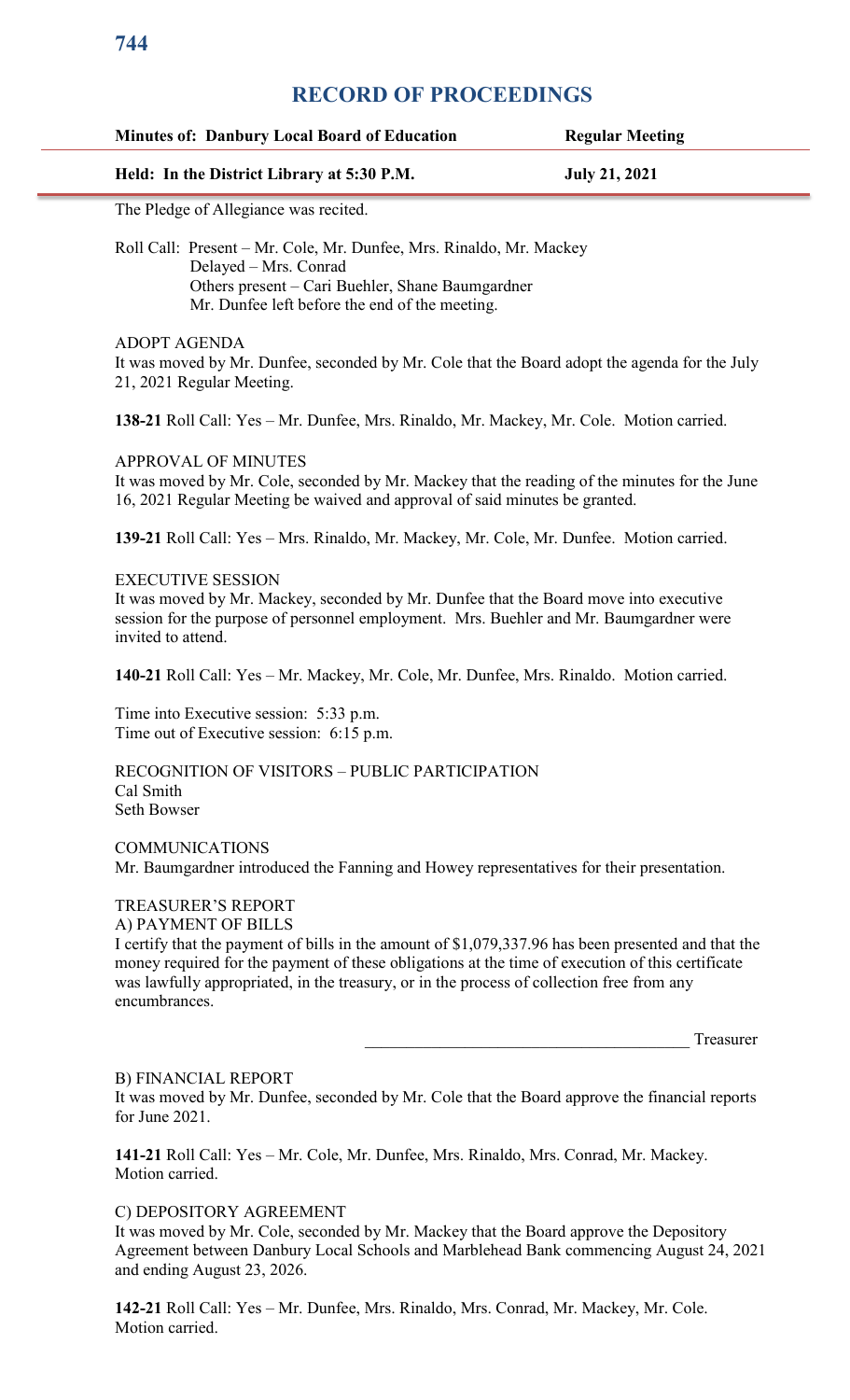| <b>Minutes of: Danbury Local Board of Education</b>                                                                                                                   | <b>Regular Meeting</b> |
|-----------------------------------------------------------------------------------------------------------------------------------------------------------------------|------------------------|
| Held: In the District Library at 5:30 P.M.                                                                                                                            | <b>July 21, 2021</b>   |
| SUPERINTENDENT'S REPORT<br>COVID Protocol updates & Discussion (Removal of policy EBEA, Use of Face Coverings)<br>Cari 2021-2022 professional goals<br>Strategic Plan |                        |
| <b>OLD BUSINESS</b>                                                                                                                                                   |                        |
| <b>BOARD POLICIES</b>                                                                                                                                                 |                        |
| It was moved by Mr. Mackey, seconded by Mrs. Conrad that the Board approve the third reading<br>of the following OSBA policies:                                       |                        |
| AC-R, Discrimination of Complaint Procedure (New)                                                                                                                     |                        |
| IGCK, Blended Learning (New)                                                                                                                                          |                        |
| AC, Nondiscrimination (Revised)                                                                                                                                       |                        |
| DH, Bonded Employees and Officers (Revised)<br>EF/EFB, Food Services Management/Free and Reduced-Priced Food Services (Revised)                                       |                        |
| IGCB, Innovative Education Programs (Revised)                                                                                                                         |                        |
| IGE, Adult Education Programs (Revised)                                                                                                                               |                        |
| IGED, Adult Diploma (Revised)                                                                                                                                         |                        |
| 143-21 Roll Call: Yes - Mrs. Rinaldo, Mrs. Conrad, Mr. Mackey, Mr. Cole. Motion carried.                                                                              |                        |
| <b>DONATIONS</b>                                                                                                                                                      |                        |
| It was moved by Mrs. Conrad, seconded by Mr. Cole that the Board approve the following                                                                                |                        |
| donations:                                                                                                                                                            |                        |
| \$ 210.00 from Blackbird Giving Marathon                                                                                                                              |                        |
| \$1,152.72 from Greater Toledo Community Foundation to Wadsworth Scholarship<br>\$1,232.58 from Greater Toledo Community Foundation to Harger Scholarship             |                        |
| \$766.45 from Greater Toledo Community Foundation to Kristenak Scholarship                                                                                            |                        |
| \$1,616.04 from Greater Toledo Community Foundation to Blair Scholarship                                                                                              |                        |
| \$500.00 from Greater Toledo Community Foundation to Richmond Scholarship                                                                                             |                        |
| \$1,995.09 from Greater Toledo Community Foundation to Stamm Scholarship                                                                                              |                        |
| \$976.75 from Greater Toledo Community Foundation to Blatt Scholarship<br>\$1,468.47 from Greater Toledo Community Foundation to Krynock Scholarship                  |                        |
| \$3,839.04 from Greater Toledo Community Foundation to Coffin Scholarship                                                                                             |                        |
| \$ 100.00 from Joy Riedl to Elementary Student Support                                                                                                                |                        |
| 144-21 Roll Call: Yes - Mrs. Conrad, Mr. Mackey, Mr. Cole, Mrs. Rinaldo. Motion carried.                                                                              |                        |
| <b>COMMITTEE REPORTS</b>                                                                                                                                              |                        |
| A. Audit and Finance - Mrs. Rinaldo gave a report                                                                                                                     |                        |
| <b>B.</b> Board Policy<br>C. Building & Grounds/Cafeteria & Transportation/Technology                                                                                 |                        |
| <b>D.</b> Public Relations                                                                                                                                            |                        |
| E. Student Achievement                                                                                                                                                |                        |
| F. Legislative Liaison                                                                                                                                                |                        |
| <b>NEW BUSINESS</b>                                                                                                                                                   |                        |
| MENTAL HEALTH CONTRACT                                                                                                                                                |                        |
| It was moved by Mr. Cole, seconded by Mr. Mackey that the Board approve the mental health                                                                             |                        |
| contract of Wright Counseling Services.                                                                                                                               |                        |
| 145-21 Roll Call: Yes - Mr. Mackey, Mr. Cole, Mrs. Rinaldo, Mrs. Conrad. Motion carried.                                                                              |                        |
| OHIO SCHOOLS COUNCIL                                                                                                                                                  |                        |
| It was moved by Mr. Mackey, seconded by Mrs. Conrad that the Board approve the Ohio Schools<br>Council Cooperative Purchasing Program for the 2021-2022 school year.  |                        |
|                                                                                                                                                                       |                        |
| 146-21 Roll Call: Yes - Mr. Cole, Mrs. Rinaldo, Mrs. Conrad, Mr. Mackey. Motion carried.                                                                              |                        |
|                                                                                                                                                                       |                        |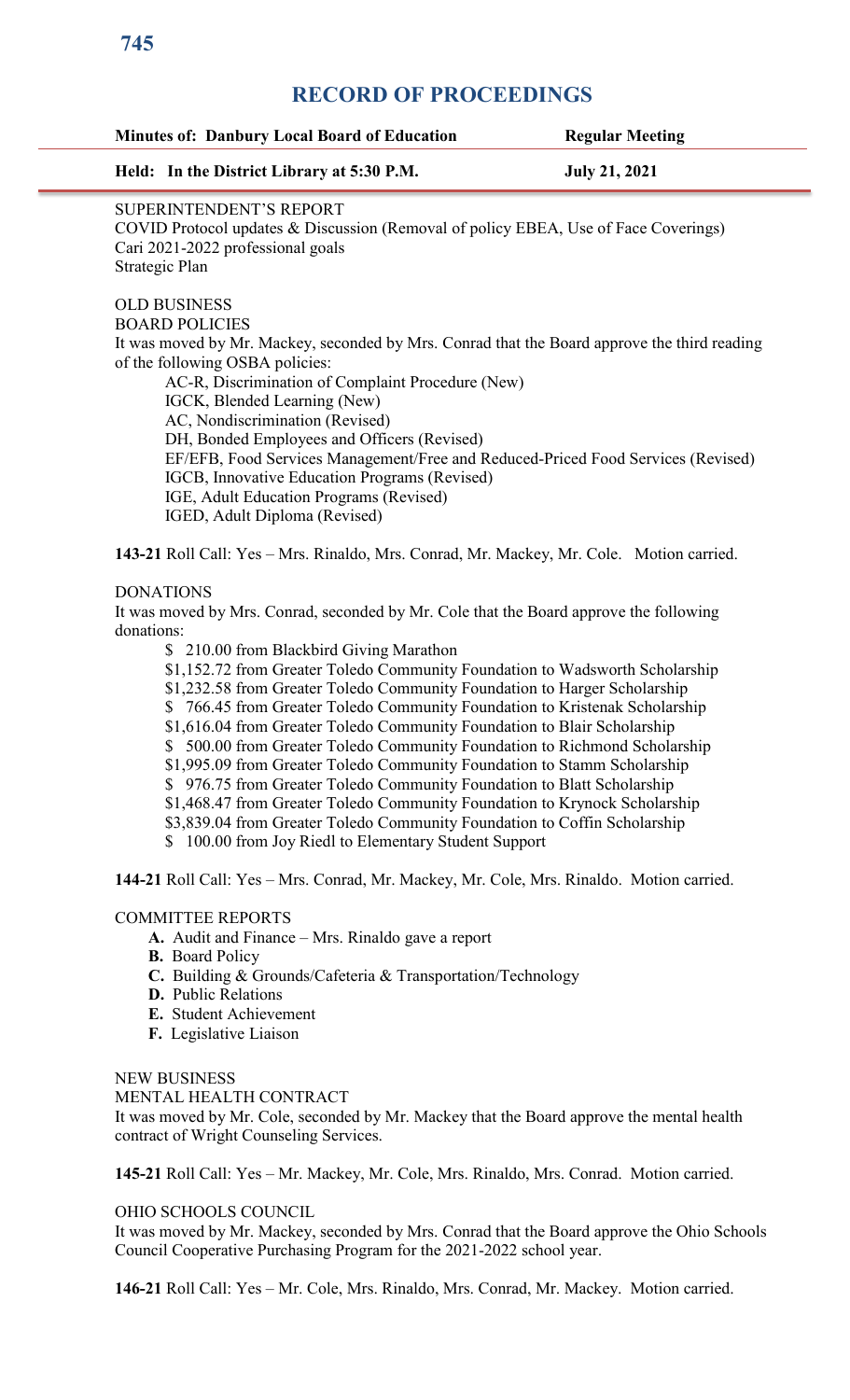| <b>Minutes of: Danbury Local Board of Education</b> | <b>Regular Meeting</b> |
|-----------------------------------------------------|------------------------|
| Held: In the District Library at 5:30 P.M.          | <b>July 21, 2021</b>   |

### SALARY ADJUSTMENT

It was moved by Mrs. Conrad, seconded by Mr. Cole that the Board approve the following salary adjustment: Thomas deHaas – M, step 6

**147-21** Roll Call: Yes – Mrs. Rinaldo, Mrs. Conrad, Mr. Mackey, Mr. Cole. Motion carried.

SUMMER TUTOR

It was moved by Mr. Cole, seconded by Mr. Mackey that the Board approve the following individuals as Tutors from June 1, 2021 – July 31, 2021 at \$35/hr on an as needed basis. Shelby Klima Jennifer Nickel

**148-21** Roll Call: Yes – Mrs. Conrad, Mr. Mackey, Mr. Cole, Mrs. Rinaldo. Motion carried.

SUPPLEMENTAL CONTRACTS

It was moved by Mr. Mackey, seconded by Mrs. Conrad that the Board approve the following supplemental contracts for the 2021-2022 school year. Employment is contingent on Pupil Activity Validation, BCI/FBI checks, and all other district requirements:

| <b>ESports Advisor</b>                     | Kayle Stover              |
|--------------------------------------------|---------------------------|
| Ski Club Advisors                          | Thomas deHaas/Dan Nitecki |
| Asst Volleyball (9th grade) Olivia Valenti |                           |

**149-21** Roll Call: Yes – Mr. Mackey, Mr. Cole, Mrs. Rinaldo, Mrs. Conrad. Motion carried.

### PERSONNEL

It was moved by Mrs. Conrad, seconded by Mr. Cole that the Board approve the resignation of the following employee:

Brenda Pepa, effective at the close of business June 16, 2021

**150-21** Roll Call: Yes – Mr. Cole, Mrs. Rinaldo, Mrs. Conrad, Mr. Mackey. Motion carried.

It was moved by Mr. Cole, seconded by Mr. Mackey that the Board approve the hiring of the following individual. Employment is contingent on proper licensure, BCI/FBI background checks, and on all other district requirements:

Seth Bowser, Music 7-12/Band 5-12 B step 2

**151-21** Roll Call: Yes – Mrs. Rinaldo, Mrs. Conrad, Mr. Mackey, Mr. Cole. Motion carried.

It was moved by Mr. Mackey, seconded by Mrs. Conrad that the Board approve Erin Sandvick as a Tutor from August 1, 2021 - July 31, 2022 at \$40/hr on an as needed basis. Employment is contingent on proper licensure, BCI/FBI background checks, and on all other district requirements.

**152-21** Roll Call: Yes – Mrs. Conrad, Mr. Mackey, Mr. Cole, Mrs. Rinaldo. Motion carried.

It was moved by Mrs. Conrad, seconded by Mr. Cole that the Board approve the hiring of Jeremy Behnken as a substitute bus driver. Employment is contingent on proper licensure, BCI/FBI background checks, and on all other district requirements.

**153-21** Roll Call: Yes – Mr. Mackey, Mr. Cole, Mrs. Rinaldo, Mrs. Conrad. Motion carried.

### VOLUNTEERS

It was moved by Mr. Cole, seconded by Mr. Mackey that the Board approve the following volunteer: Julie Hamann

**154-21** Roll Call: Yes – Mr. Cole, Mrs. Rinaldo, Mrs. Conrad, Mr. Mackey. Motion carried.

**746**